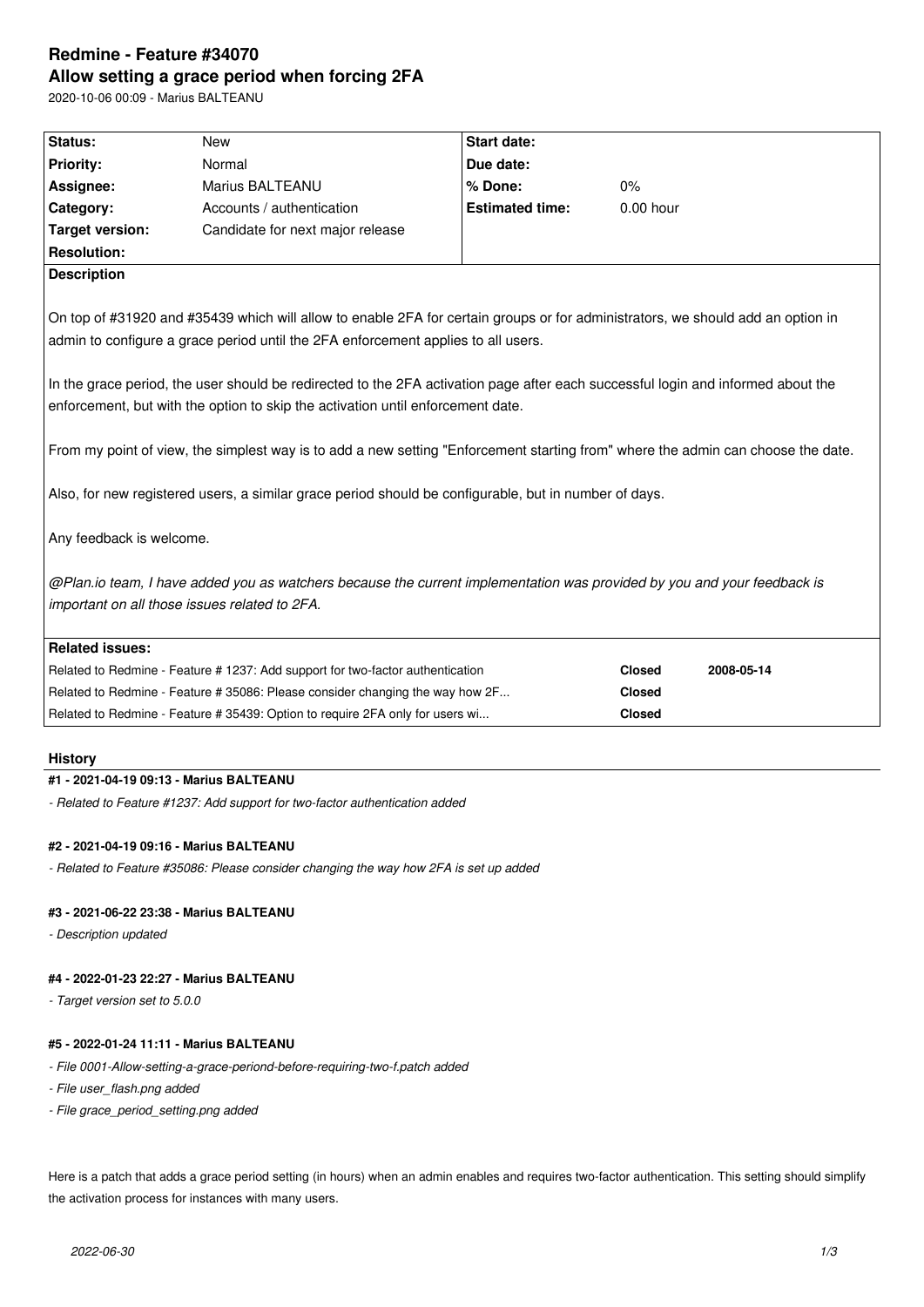The grace period setting: grace\_period\_setting.png

When the grace period is not expired, the user is redirected to twofa setup page and informed about the grace period, but he can skip the activation: user\_flash.png

Any feedback is welcome! The patch must be applied on top of #35439.

#### **#6 - 2022-01-24 11:14 - Marius BALTEANU**

*- Related to Feature #35439: Option to require 2FA only for users with administration rights added*

#### **#7 - 2022-01-27 16:58 - Holger Just**

I find the concept of an opaque timespan for a grace period rather unfortunate. For an admin, it is not clear when the grace period starts: When a user logs in next? When the setting is updated? Which setting? How can I know when it's updated?

On the settings screen it's also not clear when exactly the required status will finally be enforced.

As such, I'd rather propose to ask the admin to enter a fixed timestamp when the setting will be enforced. That would make things much clearer and also would allow to shorten or extend this as required.

For that, we would need:

- A UI for entering a date and time (not sure we have that somewhere yet?)
- Some server-side validation of the provided data format as we likely need to store an ISO8601 string in the DB

Apart from that, I think the 2FA activation check is only done on user login. A grace period of just a couple of hours thus might not result in a lot of users seeing the skip-option at all as existing sessions are not affected by the setting right now (correct me if I'm wrong here). A more common grace period would thus probably be a week or more.

Maybe it would also be helpful to forcefully kill existing sessions of users who have not enabled 2FA after the grace period has ended? Unfortunately, I'm not sure how we could do this in plain Redmine without either checking on every request or having a persisted job queue where we could schedule stuff in the future.

#### **#8 - 2022-01-27 22:43 - Marius BALTEANU**

Holger Just wrote:

*I find the concept of an opaque timespan for a grace period rather unfortunate. For an admin, it is not clear when the grace period starts: When a user logs in next? When the setting is updated? Which setting? How can I know when it's updated?*

*On the settings screen it's also not clear when exactly the required status will finally be enforced.*

*As such, I'd rather propose to ask the admin to enter a fixed timestamp when the setting will be enforced. That would make things much clearer and also would allow to shorten or extend this as required.*

That was my initial solution, but I changed my mind thinking that this grace period can be used also for new users (in a future iteration). Also, I had in plan to display in the admin when the grace period expires, as I did for users in the enable 2FA page after login. Anyway, after your feedback, I think it's better to keep things simple and replace the grace period with a specific datetime.